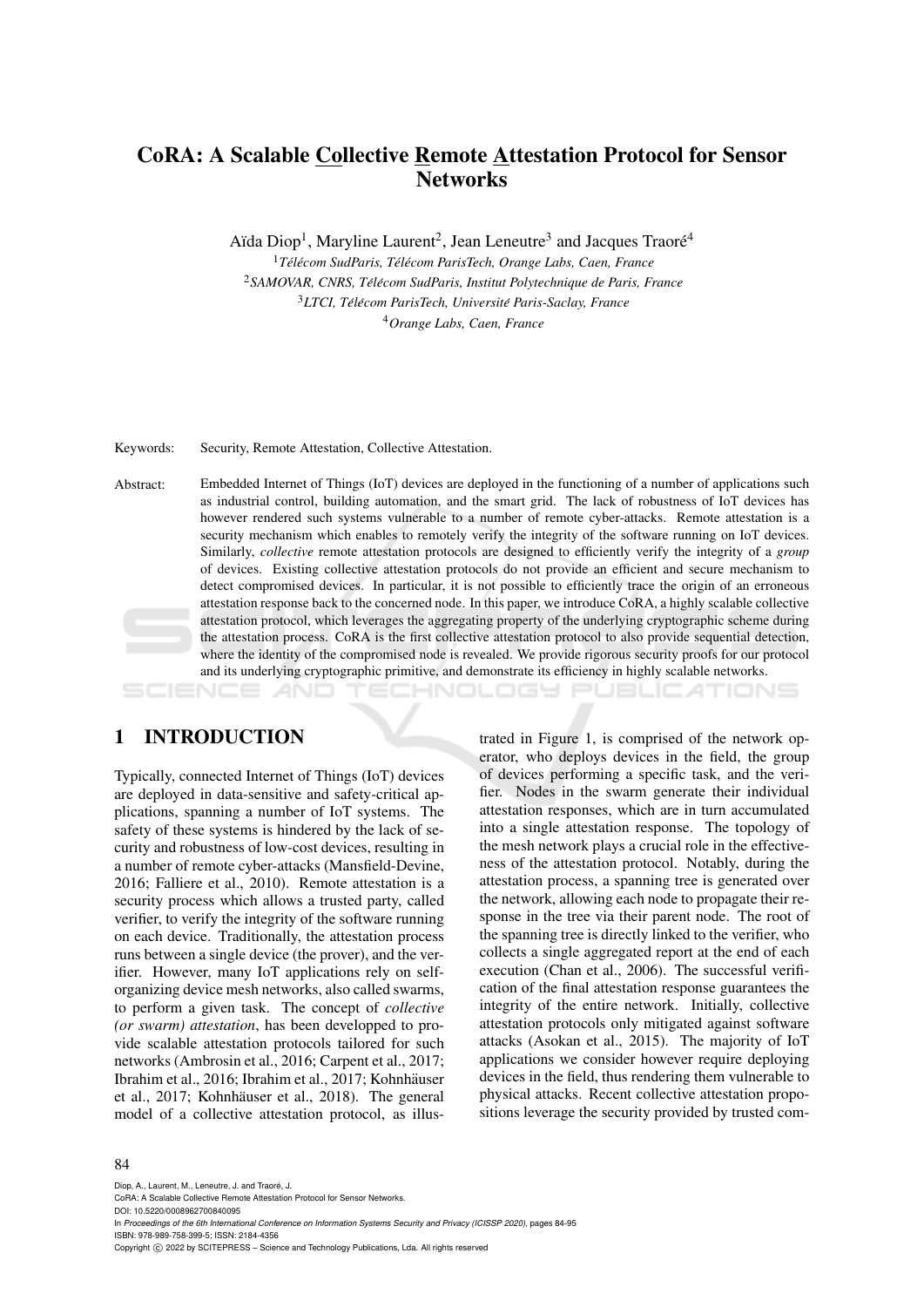

Figure 1: Overview of the collective attestation process.

puting by requiring each node to authenticate their attestation report with a cryptographic key (Ambrosin et al., 2016; Ibrahim et al., 2016; Kohnhäuser et al., 2017). The key is stored in a hardware module, hence, an adversary who attempts to forge an attestation is compelled to physically tamper with the devices.

Existing collective attestation protocols produce a binary response, stating whether or not the attestation process was successful, thus proving the integrity, or lack thereof, of the entire network. The nature of sensor networks, which consists of multihop networks of constrained and potentially remote devices, renders the attestation process vulnerable to injection attacks. In such attacks, the adversary is able to aggregate erroneous data in the final attestation response, without physically compromising a given node. Notably, he is able to remove the target node from the network, and aggregate a random value in lieu of the expected attestation response from said node. Upon receiving the aggregate response, the verifier has no way of tracing the origin of the erroneous attestation back to the concerned node. Indeed, existing aggregation schemes based on signatures or MACs, do not allow the extraction of an individual signature (or MAC) from the aggregated result. Such attacks may therefore trigger the verification process indefinitely, inducing a Denial of Service (DoS) attack on the verifier. A detection mechanism capable of tracing the origin and position in the network of similar attacks is therefore crucial to the overall security of the protocol. Indeed, the network administrator will thus be able to take further actions, which may consist in declaring the target device as compromised, and induce further ramifications which are out of scope for this paper.

Contributions. We present CoRA, a collective attestation protocol for wireless networks, composed of large numbers of low-cost and computationally constrained devices. CoRA is a secure and highly scalable attestation protocol, which efficiently verifies the integrity of a large number of devices in sensor networks. Indeed, the protocol is based on *aggregate algebraic MACs*, which guarantees the unforgeability of individual attestation responses, even in the presence of adversaries in the network tampering with the attestation process. The use of algebraic MACs, as opposed to signatures, in the aggregation process guarantees a more efficient verification step. In addition, we leverage the properties of algebraic MACs, notably the secret key embedded in each device, to provide a sequential detection mechanism. CoRA thus enforces device accountability, and enables tracing the origin of compromised nodes that attempt to inject erroneous data during the attestation process. We provide rigorous security proofs for CoRA and its underlying cryptographic construction, namely aggregate algebraic MACs. We then prove the efficiency of the protocol, and its application in large wireless networks of heterogeneous devices.

**Outline.** We present in Section 2 the related work on collective attestation, and their limitations. Section 3 illustrates the system model, device requirements, and threat model. In Section 4, we present the underlying cryptographic scheme, used for secure and scalable attestation generation and aggregation. The CoRA protocol is introduced in Section 5, including the attestation and detection processes. We evaluate the efficiency of CoRA in Section 6, and prove the security of the protocol in Section 7. Section 8 concludes the paper.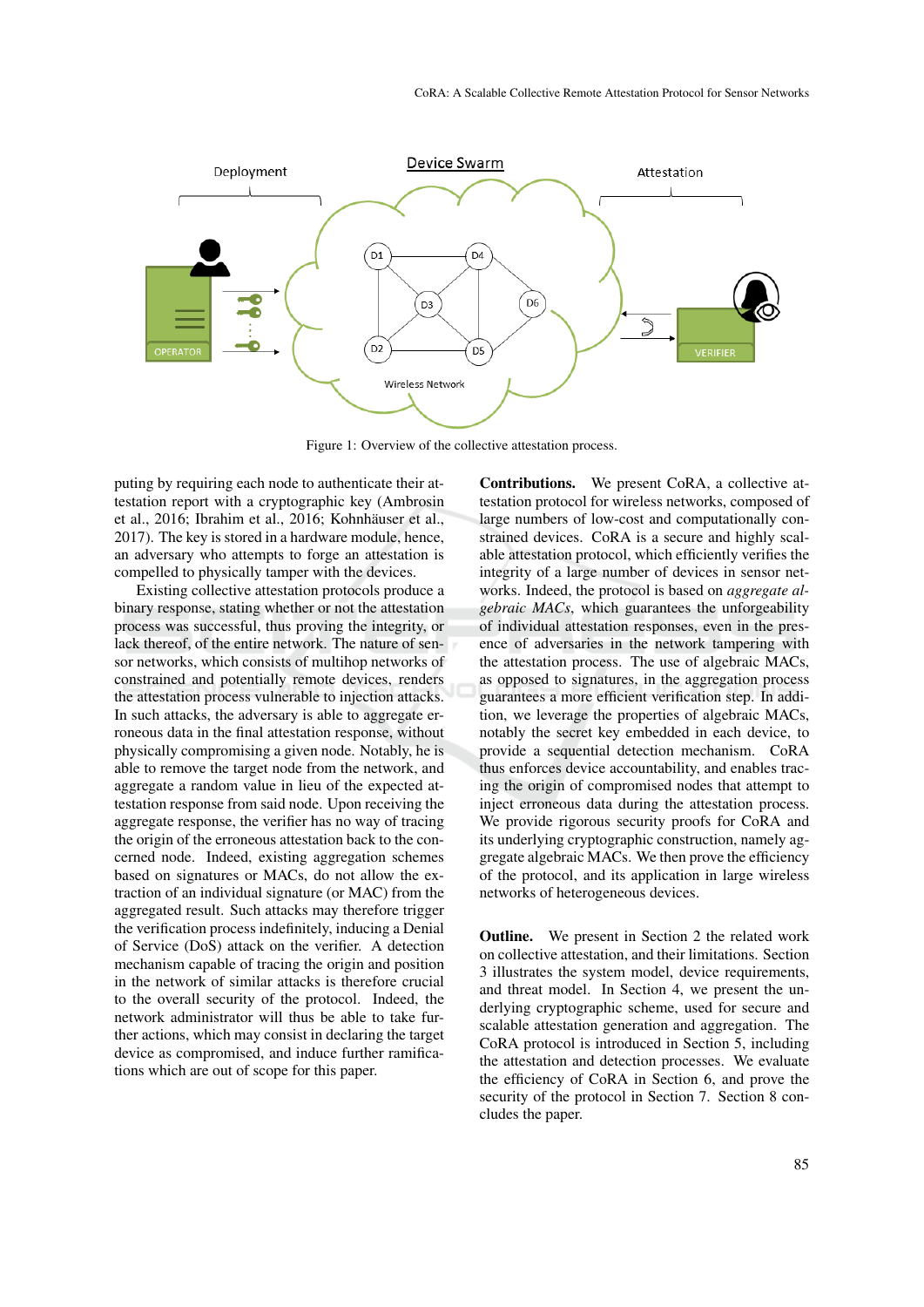## 2 RELATED WORK

In this section, we present the system and threat model of a collective attestation protocol, and analyse existing solutions and their shortcomings.

### 2.1 Collective Attestation

Remote attestation is a security mechanism which enables a trusted third party, namely the verifier, to remotely check the integrity of a device called the prover. The process is initiated by the verifier, who issues a challenge to the prover. The prover in turn generates an attestation report on its current software state, which the verifier is able to correctly verify. *Collective attestation protocols* have been proposed to efficiently attest large networks of interconnected devices. In this scenario, the verifier issues the challenge to a network of devices via an entry node *A<sup>s</sup>* , which is chosen based on its geographic proximity to the verifier. The entry node propagates the challenge to its children in a process that results in nodes being classified in a spanning tree rooted at *A<sup>s</sup>* . This topology allows the efficient aggregation of attestation reports, and reduces communication overhead. The concept of collective attestation was introduced in SEDA (Asokan et al., 2015). Subsequently, a number of solutions targeting the security and efficiency shortcomings of SEDA were proposed. SANA (Ambrosin et al., 2016) leverages the structure of aggregate and multi-signature schemes, in order to obtain a highly scalable attestation protocol. The solution provides public verifiability, and limits physical attacks by authenticating reports within secure hardware.Their solution however offers scalability at the cost of efficiency, since the verification step requires a number of costly pairing computations, that are in addition linear in the number of devices in the group. DoS attacks are mitigated in SeED (Ibrahim et al., 2017) through the use of a secure clock, which enables provers to periodically forward their attestation reports in a non-interactive protocol. LISA $_{\alpha}$ and LISA*<sup>s</sup>* (Carpent et al., 2017) provide more practial alternatives to SEDA by proposing a qualitative classification of attestation protocols, each tailored to specific security needs. DARPA (Ibrahim et al., 2016) and SCAPI (Kohnhäuser et al., 2017) provide mitigation against physical attacks, while SALAD (Kohnhäuser et al., 2018) is a colletive attestation protocol suitable for dynamic and disruptive networks.

However, no solution provides the individual detection of nodes responsible for a false attestation response in the network. Indeed, the nature of wireless communication in mesh networks facilitates the

injection of a false attestation report (i.e. which has not been authenticated by a valid key). In existing attestation protocols, the verification step of the resulting attestation report fails when such falsifications are performed, however no further information on the origin of the injection is provided. Indeed, the underlying model of secure in-network aggregation schemes (Chan et al., 2006) does not allow report manipulation detection. The result only stating retrospectively that the aggregate message was manipulated. Existing collective attestation protocols relying on aggregate cryptographic authentication schemes, namely aggregate MACs (Katz and Lindell, 2008; Eikemeier et al., 2010) and aggregate signatures (Boneh et al., 2003; Lu et al., 2006; Boldyreva et al., 2007), do not allow a verifier to check the origin of an erroneous report which has been aggregated into the final response. Furthermore, the verification step in aggregate signature schemes requires a number of pairing computations linear in the number of nodes, which is prohibitively expensive in sensor networks.

#### 2.2 Efficient *in-network aggregation*

Large networks of embedded devices require highly scalable data collection solutions in order to forward individually collected data to a central base station. In sensor networks, the base station in the attestation process is the verifier. Aggregation methods allow a collection of sensors to securely and collaboratively compute an aggregation function on their respective reports. The result of said function is thus forwarded to the verifier, generating extremely low communication overhead in the process. This concept, known as *in-network aggregation* (Chan et al., 2006), considerably reduces communication overhead, and provides a highly scalable data collection mechanism. Existing aggregation methods that are linear in the number of nodes, and that can be executed in a single round (Ambrosin et al., 2016), are based on aggregate digital signatures (Boneh et al., 2003). However as discussed in Section 2.1, such constructions are extremely costly due to the use of pairing-based cryptography.

In sensor networks, and more generally distributed networks of embedded devices, it is mostly the case that the network administrator plays the role of both the operator and the verifier (or both are operated by the same entity, i.e. the owner). For example, in the Smart grid, electrical companies issue smart meters with a valid key, and periodically verify their proper operation. Thus the efficiency issues in aggregate signatures, can be avoided by the use of algebraic MAC schemes.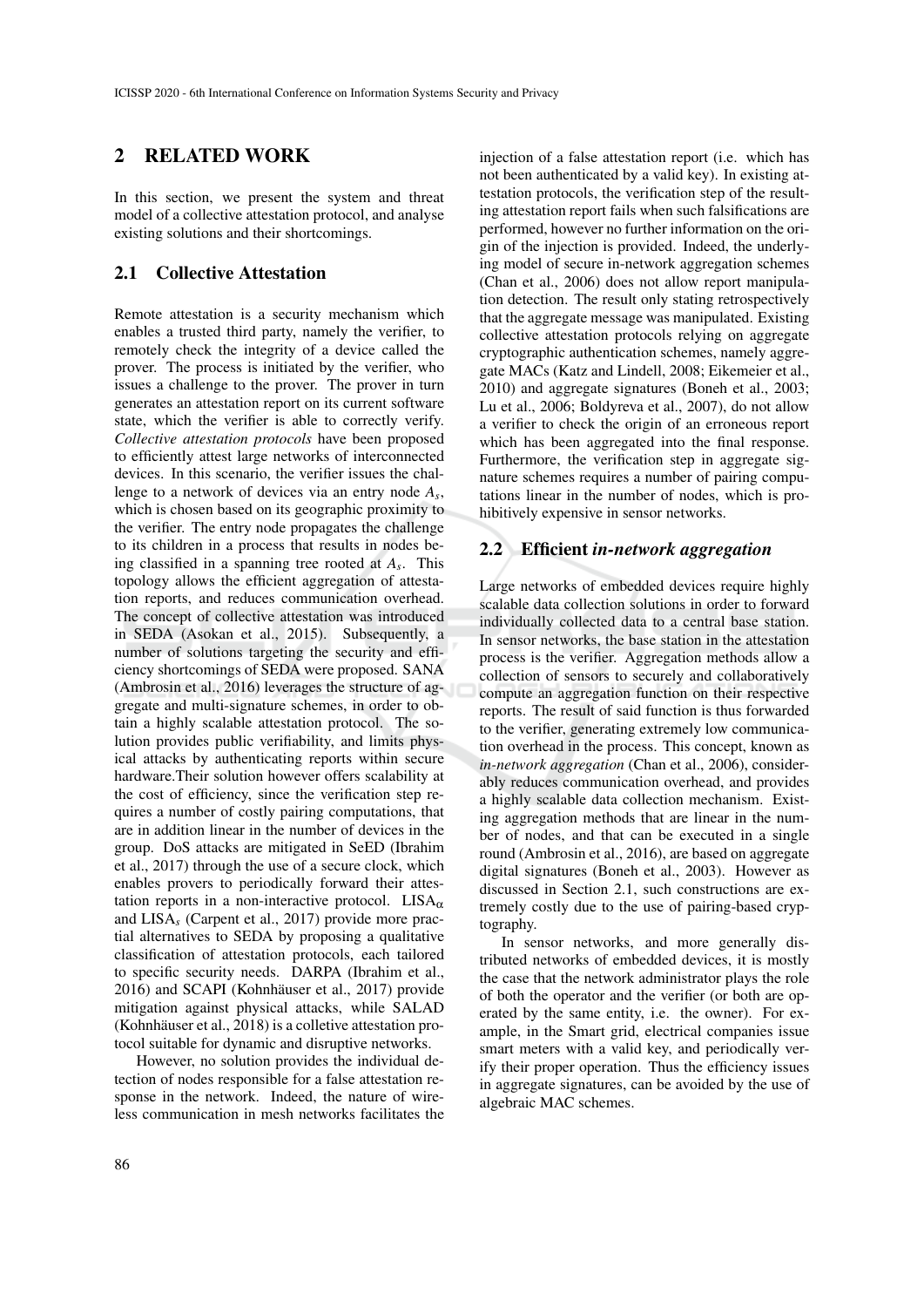# 3 SYSTEM MODEL AND ASSUMPTIONS

### 3.1 Background

Collective Attestation Architecture. In the architecture presented in Figure 1, a collective attestation protocol is divided into two main phases, namely the deployment phase and the attestation phase. During the former, the operator *O* deploys devices in the field with a unique identifier  $ID_i$  for device  $D_i$ , and a secret key  $sk_i$ . The verifier  $\nu$  initiates the attestation phase by generating a challenge*Ch*, as part of the attestation request for a device *A<sup>s</sup>* in the network. The attestation process will create a spanning tree rooted at *A<sup>s</sup>* , thus enabling an efficient and scalable aggregation of the individual attestation reports. *A<sup>s</sup>* then propagates the request down the spanning tree. Upon each node generating, authenticating, and aggregating their attestation reports, the final aggregated response reaches *A<sup>s</sup>* , who aggregates its own response, before forwarding the result to  $\nu$ . The verifier, who is in possession of the expected internal state of each device, is thus able to verify the integrity of the entire network. For simplicity, we assume in the remaining of the paper that  $\nu$  and  $\nu$  are either the same entity, or are managed by the same entity.

Definition and Security Model. We use the formal remote attestation protocol definition and security model of Francillon et al. (Francillon et al., 2012). Let  $t_{\text{exp}}$  be the upper-bound on the execution time of the attestation procedure. The value *texp* is defined as a function of the total number of nodes in the network, the time complexity of an individual attestation computation, intermediary transmission time, and the aggregation time. Francillon et al. (Francillon et al., 2014) define the security of a remote attestation protocol, to be resistance against forgery. The security notion of resistance against forgery considers the case where an adversary has oracle access to the attestation generation function. Considering such adversary *A*, that is thus able to request  $n-1$  attestations, *A* should still be unable to produce a new valid attestation on a message he has not previously queried to the attestation oracle.

### 3.2 Overview

We consider a network of low-end, heterogeneous, embedded devices, communicating over a wireless mesh network. Devices in the network have limited computational power and storage capacity. In the infrastructure of the collective attestation protocol, we

assume the operator *O* to be the network administrator, who initially deploys devices in the field. The deployment phase is only executed once, and consists in each device  $D_i$  being initialized with a secret symmetric key  $sk_i$  shared with *O* (and the verifier  $\mathcal{V}$ ), as well as a unique identifier *ID<sup>i</sup>* , which can be the IP address of wireless devices for example. In order to verify the integrity of the internal software state of every device in the network, the trusted verifier  $\mathcal V$  periodically engages in the attestation protocol with the device swarm. At the beginning of the attestation phase, a spanning tree of all nodes is formed, thus facilitating the aggregation process. At the end of the attestation phase,  $\overline{V}$  collects a single attestation report, which guarantees the integrity (or lack thereof) of the entire swarm. The verifier possesses the list of expected software state, hence allowing him to verify the validity of the final attestation response in correlation with the expected values. Each device is equipped with the minimal hardware requirements for a collective attestation protocol, namely a Read-Only Memory (ROM) to store the protocol code and cryptographic keys, as well as a Memory Protection Unit (MPU). The MPU controls access to the ROM, and ensure that only protocol code can access the secret keys. Each device  $D_i$  can compute a collision-resistant hash function, as well as multiplications in elliptic curve groups. Furthermore, we assume that initialized counters are stored in the ROM and are only accessible by the MPU, thus preventing any desynchronization attempt. Logy Pl JBLIC ATIONS

## 3.3 Threat Model

Adversary Model. We consider an adversary *A*, who has full access to the communication channel (Dolev-Yao model). As such, *A* can eavesdrop, modify, insert, and drop messages exchanged between devices. *A* can also capture nodes and access and modify their software state. Security against physical adversaries (who are able to extract cryptographic keys), cannot however be guaranteed (Ibrahim et al., 2016). In contrast, we consider the following threat model: an adversary *A* who has compromised the networks, and potentially captured a number of devices (up to *n* − 1 devices in a network comprising *n* devices), should still be unable to forge a valid aggregate attestation for the remaining nodes. With regards to Denial of Service (DoS) attacks, existing attestation protocols consider attacks where devices are rendered unavailable in the network, thus preventing the successful completion of the process. Such attacks cannot be prevented, as it is indeed impossible to guarantee availability for an adversary *A* capable of dropping all messages. In this paper, we also consider DoS attacks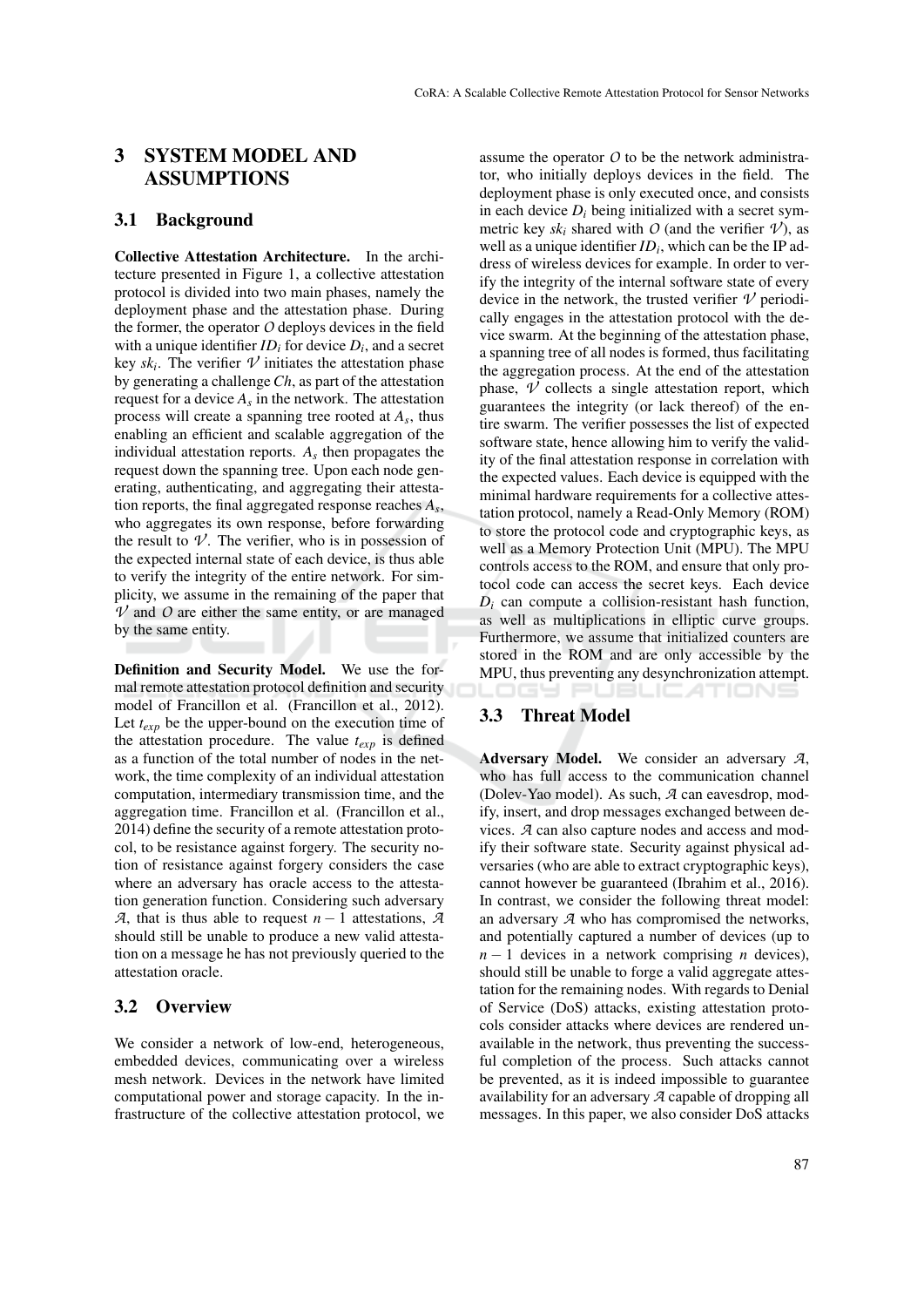against the verifier. Indeed, *A* is able to continuously aggregate an erroneous message in the final response, triggering a failed verification process each time. We mitigate against such attacks by providing an efficient detection mechanism in CoRA.

Security Objectives. As defined in Section 3.1, an attestation protocol is secure if no adversary is able to forge an attestation report, thus faking a healthy state for a compromised device. In Section 7, we prove the security of CoRA against such adversaries, based on the security of the underlying cryptographic scheme.

# 4 **MACBLS** AGGREGATION SCHEME

We present in this section a hybrid cryptographic scheme introduced by Dodis et.al. (Dodis et al., 2012), namely algebraic MACs. Algebraic MACs provide the best of both worlds, i.e. the algebraic properties inherent to signature schemes, while avoiding the costly public verification step. This is possible considering the fact that in sensor networks, the same entity manages both the operator and the verifier. We later provide an aggregate algebraic MAC scheme, which is subsequently used as the underlying scheme for CoRA to authenticate individual attestation reports, and perform detection. НN

### 4.1 Notations

We introduce in this section the mathematical and cryptographic notations used in the remaining of the paper.

We define the sampling of a random element *x* from a set *X* using the following notation:  $x \stackrel{\$}{\leftarrow} X$ .  $Pr[A]$ denotes the probability of an event *A*. The notation G denotes an algebraic group, while  $g \in \mathbb{G}$  represents an element *g* in group  $\mathbb{G}$ .  $M = \{m_1, ..., m_n\}$  denotes a set *M*, comprised of *n* elements  $m_1, \ldots, m_n$ .

#### 4.2 Algebraic MACs

Algebraic MACs are MAC schemes based on group operations, as opposed to block ciphers or hash functions. Their primary goal is to take advantage of the symmetry between the signer and the verifier in applications where the signer and verifier are the same entity, in order to provide a more efficient verification step. Algebraic MACs are used in CoRA to first generate unforgeable attestations, while also allowing the construction of an efficient and secure detection

88

mechanism based on each device's knowledge of their secret keys.

## 4.3 Aggregate Algebraic MACs

The underlying scheme for CoRA is an aggregate algebraic MAC, named aggregate MAC<sub>BLS</sub>, and derived from the Boneh, Lynn, Shacham (BLS) signature scheme (Boneh et al., 2001). Aggregate MAC schemes, introduced by Katz and Lindell (Katz and Lindell, 2008), allow a set of *n* users to generate *n* tags on *n* potentially different messages, and aggregate the result into a single tag of the same size as an individual tag. The verification process, which is linear in the number of users, attests of the validity of all tags in the final aggregate. We define an aggregate algebraic MAC, where tags are group elements as opposed to block ciphers or hash functions. Tags are single group elements of size 256-bit (for example elliptic curve group elements). The output size of secure hash functions being comparable to such output sizes, the use of algebraic MACs does not induce additional space complexity.

The security of the aggregate  $MAC<sub>BLS</sub>$  scheme is based on a standard discrete logarithm-based security assumption, namely the Computational Diffie-Hellman (CDH) assumption, defined as follows:

Computational Diffie-Hellman Problem (CDH). Given  $g, g^a, g^b \in \mathbb{G}$  for  $a, b \in Z_q$ , compute  $g^{ab} \in \mathbb{G}$ .

The CDH assumption stipulates that any algorithm *A* that runs in polynomial time has negligible advantage in solving the CDH problem in G.

**MAC<sub>BLS</sub>** Construction. We first give the construction of an individual algebraic MAC scheme  $MAC_{BLS}$ . The MAC<sub>BLS</sub> scheme comprises the following algorithms:

**Setup**(1 λ ). Create the public parameters *params* =  $(\mathbb{G}, q, g, \mathcal{H})$  where  $\mathbb{G}$  is a group of prime order *q* of size  $\lambda$ , where CDH is hard.  $g \stackrel{\$}{\leftarrow} \mathbb{G}$  is a random generator of  $\mathbb{G}$ .  $\mathcal{H}_1$ :  $\{0,1\}^* \to \mathbb{G}$  is a hash function, modeled as a random oracle in the security analysis.

**KeyGen**(1<sup> $\lambda$ </sup>). Select a random element  $x_i \stackrel{\$}{\leftarrow} \mathbb{Z}_q$ , and sets the secret key  $sk_i = x_i$ . The algorithm also outputs the public parameter  $iparams = X_i$ , where  $X_i = g^{x_i}.$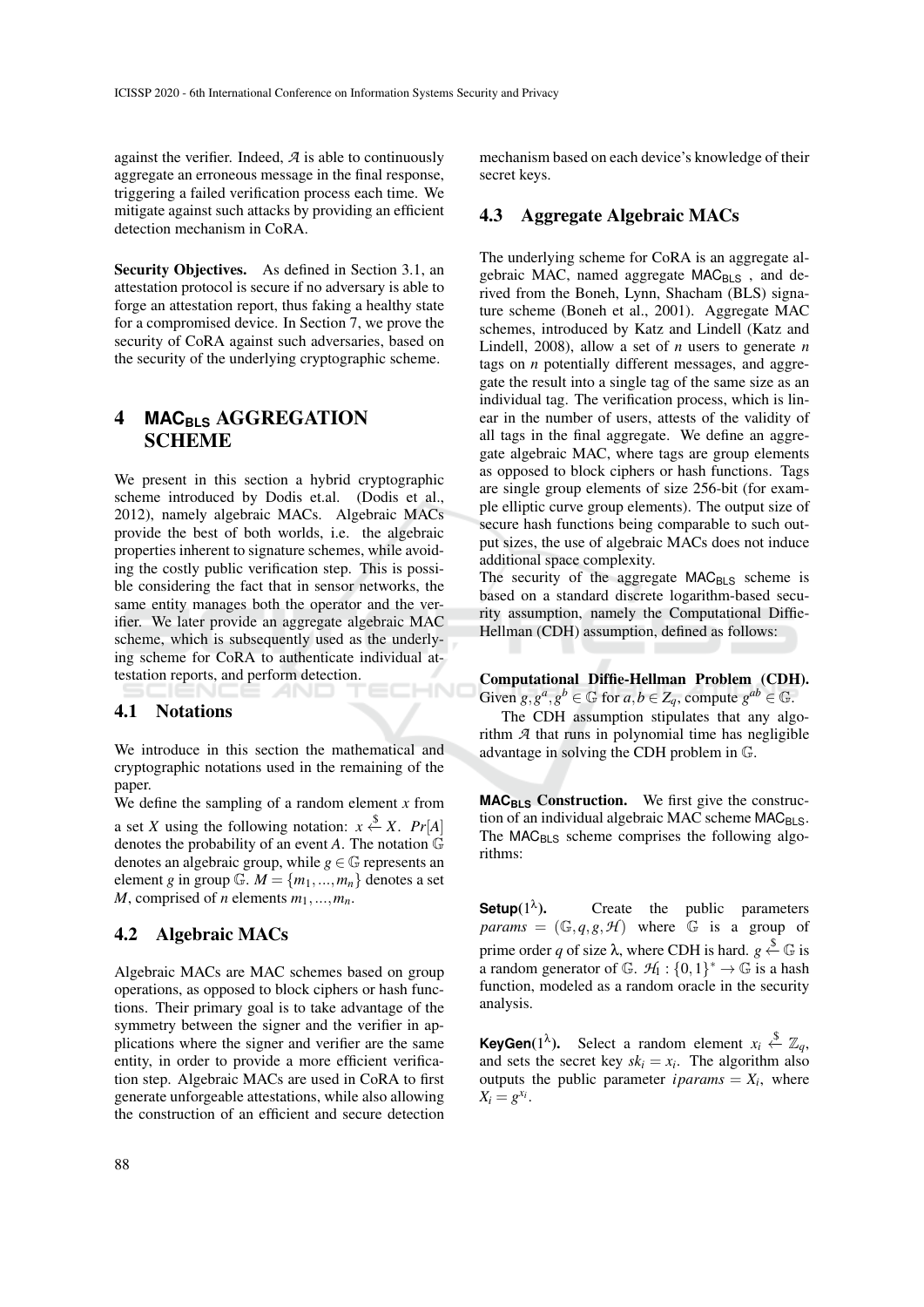**Mac**(*params*,*sk<sub>i</sub>*,*m<sub>i</sub>*). Compute  $h_i \leftarrow H_1(m_i)$ , and compute the tag  $\tau_i = h_i^{x_i}$ .

**Verify**( $params, sk_i, pk_i, m_i, \tau_i$ ). Compute  $h_i = H_1(m_i)$ , and accept if  $\tau_i = h_i^{x_i}$ .

Theorem 1 *A probabilistic polynomial-time adversary against MACBLS succeeds in returning a valid forgery with only negligible probability under the CDH assumption.*

The proof for Theorem 1 is provided in appendix A.1.

Aggregate MAC<sub>BLS</sub> Construction. Based on the  $MAC_{BLS}$  scheme construction introduced above, we define the aggregate MAC scheme in groups of prime order. The aggregation function AggMac is public and unkeyed, namely any node is able to aggregate its own tag without a secret key (as opposed to the MAC computation step). The aggregate  $MAC<sub>BLS</sub>$  scheme is the  $MAC<sub>BLS</sub>$  scheme with the following additional algorithms:

**AggMac**( $\{\tau_i\}_{i=1}^n$ ). Given a set of tags  $\{\tau_i\}_{i=1}^n$ , output the aggregate tag  $\tau = \prod_{i=1}^{n} \tau_i$ .

 $\mathsf{AggVerify}(params, \{(sk_i, pk_i)\}_{i=1}^n, \{m_i\}_{i=1}^n, \tau).$ For  $1 \le i \le n$ , compute  $h_i = \mathcal{H}_1(m_i)$ . Check if  $\tau = \prod_{i=1}^{n} h_i^{\overline{x_i}}$ . Return accept if true, and reject otherwise.

Theorem 2 *Aggregate MACBLS is unforgeable provided that the underlying MACBLS scheme is unforgeable.*

The security definition of unforgeability for aggregate algebraic MACs is that of existential unforgeability under chosen message attack. This definition illustrates the fact that an adversary who has access to at most *n*−1 secret keys, is still unable to output a valid aggregate tag by *n* users (Boneh et al., 2003). We prove Theorem 2 in appendix A.2.

## 5 CoRA

CoRA is a secure and scalable collective attestation protocol, which consists of two phases, namely the *deployment phase* presented in Section 5.2 and the *attestation phase* in Section 5.3. The protocol also comprises an optional *detection phase*, presented in Section 5.4. The *deployment phase* is executed only once by the operator *O*, who initializes the network. Following deployment, the verifier  $\nu$  can periodically verify the software integrity of all devices in

the network by initiating the *attestation phase*. In the case where verification fails, *V* initiates the *detection phase*, in order to identify the origin of the failure. We demonstrate the security of CoRA in Section 7, based on the security of its underlying aggregation mechanism.

### 5.1 Preliminaries

In the construction of CoRA, we use anonymous authentication schemes, namely non-interactive zeroknowledge proofs of knowledge (also known as signatures of knowledge (Schnorr, 1991)). Signatures of knowledge are highly efficient signature schemes, that leverage the knowledge of a cryptographic secret, in order to authenticate a given user. They are the building block of numerous authentication schemes such as group signatures or anonymous credentials. In CoRA, signatures of knowledge are used in the *attestation* and *detection phases* to prove that a given node has generated a given tag during the aggregation process. To define our signatures of knowledge, we use the Camenisch and Stadler notation (Camenisch and Stadler, 1997), whereby  $\pi(m) = SoK\{sk_i : y =$  $g^{sk}$ <sup>2</sup>}(*m*) denotes a signature of knowledge on message *m*. A device  $D_i$  with secret key  $sk_i$  signs message *m* by proving that he knows the secret *sk<sup>i</sup>* , corresponding to a discrete logarithm in base *g*.

Theorem 3 *CoRA is secure against forgery attacks, under the assumption that aggregate MACBLS is unforgeable.*

The proof for Theorem 3 is provided in Section 7.

### 5.2 Deployment Phase

In the deployment phase, the network operaror *O* runs the Setup and KeyGen of the aggregate  $MAC_{BLS}$ scheme, and obtains the public parameters *params*, and the secret keys  $sk_i$  for every device  $D_i$ . Prior to deployment,  $O$  initializes each device with a  $MAC_{BLS}$ secret key  $sk_i$  for  $i \in \{1, ..., n\}$ , and its own MAC<sub>BLS</sub> public value  $pk_0 = X_0$ . The secret keys are used by devices to generate MAC<sub>BLS</sub> tags τ<sub>i</sub> on their internal state  $S_i$ . The tags will later be aggregated and forwarded to  $\nu$ . The attestation and aggregation steps are developped in Section 5.3. In addition, each *D<sup>i</sup>* is initialized with a counter value *cntk*, which corresponds to the attestation sequence  $k$ . *cnt*<sub>k</sub> is initialized to 0, and incremented by the verifier  $\nu$  and each node after each attestation process. The counters are used to monitor the attestation sequence number, thus preventing replay attacks. Indeed, upon receiving the attestation request, node  $D_i$  verifies that the value of the associated counter is greater than or equal to the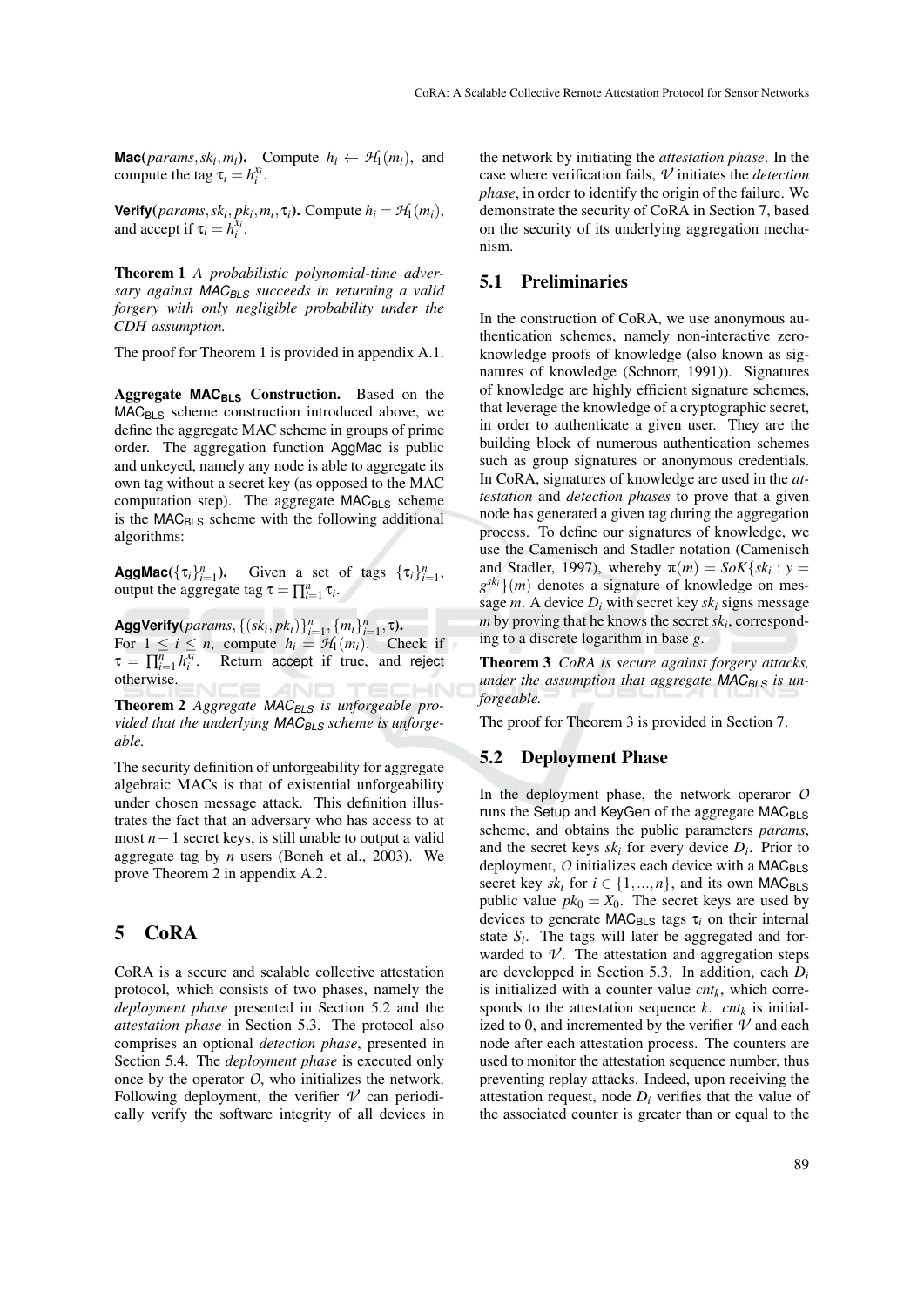| <b>Acronyms</b>                  | <b>Description</b>                                       |  |
|----------------------------------|----------------------------------------------------------|--|
| Ω                                | Network opera-<br>tor                                    |  |
| $\eta$                           | Network verifier                                         |  |
| sko, pko                         | $O$ 's MAC <sub>BLS</sub> key<br>pair                    |  |
| $D_i$                            | Device $i$ with<br>identifier $ID_i$                     |  |
| $A_{s}$                          | root device                                              |  |
| $sk_i, pk_i$                     | $D_i$ 's MAC <sub>BLS</sub> key<br>pair                  |  |
| $S_i$                            | attestation report                                       |  |
| $\tau_i$                         | MAC tag<br>on<br>message $s_i$                           |  |
| attReq                           | attestation<br>re-<br>quest                              |  |
| GenAtt $(key, s_i)$              | generates and au-<br>thenticates attes-<br>tation report |  |
| $AggAtt(\tau_1,,\tau_m)$         | aggregates attes-<br>tation reports                      |  |
| $VrfAggAtt({s_i}_{i=1}^m, \tau)$ | verifies<br>aggre-<br>gated report                       |  |

Table 1: CoRA parameters notation.

counter value stored locally. Each device in the network possesses a unique identifier *ID<sup>i</sup>* , which can for example, be derived from its IP address. *O* is able to deploy new devices in the swarm at any time, by executing the initialization process described above.

#### 5.3 Attestation Phase

The attestation phase allows the network operator *O* and the verifier  $\nu$ , to verify the integrity of every device in the swarm.

Overview. The goal of the attestation phase is to iteratively authenticate each device *Di*'s internal software state  $S_i$ , and propagate said attestation proofs up the attestation tree until it reaches the verifier  $\mathcal{V}$ . The attestation phase of CoRA (Figure 2), is divided in three sub-phases, namely request dissemination, attestation, and verification.  $\nu$  initiates the request dissemination phase by sending an attestation request *attReq* to the closest device in his communication range *A<sup>s</sup>* . Upon receiving *attReq*, *A<sup>s</sup>* verifies that it is indeed a valid request from  $\mathcal{V}$ , and forwards to its children down the attestation tree. Each device in the tree receiving the request, verifies its authenticity and

freshness. This initial step securely communicates to each device that a new attestation process has been initiated. Upon authenticating the request, leaf nodes generate the attestation report on their internal software state and send it to their parents. Intermediary nodes authenticate said reports, generate their own attestation, and in turn send the aggregated result to their parents.  $\nu$  receives the final report from  $A_s$ . He then verifies the validity of the aggregate report, hence confirming the integrity (or lack thereof) of every device in the network.

- (1) **Request Dissemination.**  $\nu$  initiates the attestation phase by disseminating an attestation request to the nearest device in its communication range *As* . The request *attReq* is generated as follows:
	- − Generate a random nonce  $N_k \stackrel{\$}{\leftarrow} \{0,1\}^{l_N}$  for the current attestation process, where  $l_N$  is the size of the nonce.
	- Update *cnt<sup>k</sup>* ← *cnt<sup>k</sup>* +1
	- Choose a random collision-resistant hash function *H*
	- Generate a signature of knowledge on message  $m = N_k$  as  $\pi_0 = SoK\{x_0 : X_0 = g^{x_0}\}(m)$ .
	- $-$  Define challenge  $c_0 \leftarrow \{n, X_0, \text{Cert}(X_0, \pi_0)\},$ where  $X_0$  is the MAC<sub>BLS</sub> public key for  $O$  and *Cert*<sub>*X*<sup>0</sup></sub> a valid certificate on *X*<sup>0</sup>. *n* is the size of the swarm.
	- $-$  *attReq*  $\leftarrow$  *c*<sub>0</sub>

Upon receiving  $attReq, A<sub>s</sub>$  authenticates  $V$  by verifying  $\pi_0$ . It then propagates the request down the attestation tree. Intermediary nodes authenticate the request before forwarding it to their children. This authentication step mitigates against distributed DoS attacks, whereby an attacker might render devices unavailable by sending them false attestation requests.

(2) Attestation. Upon checking the authenticity and freshness of  $attReq$ , each leaf node  $D_i$  proceeds to measuring its internal software software state  $S_i$ . It then runs the attestation generation function **GenAtt** $(sk_i, S_i)$  defined as follows:

#### **GenAtt**:  $(sk_i, S_i)$ .

- 1: Generate  $\tau_i \leftarrow \text{MAC}_{\text{BLS}} (sk_i, m_i)$ , where  $m_i =$  $(N_k||cnt_k||S_i)$ . Including  $N_k$  and  $cnt_k$  in the message ensures the freshness of the tag.
- 2: Generate a signature of knowledge  $\pi$ <sub>i</sub>, of the secret key on the tag  $\tau_i$ , where  $\pi_i = SoK\{x_i : \tau_i =$  $h_i^{x_i} \wedge X_i = g^{x_i} \cdot (\tau_i).$
- 3: Define an empty list  $C_i = \emptyset$
- 4: Return report  $a_i \leftarrow (ID_i, \mathcal{H}(N_k || ent_k), \tau_i, \pi_i, C_i)$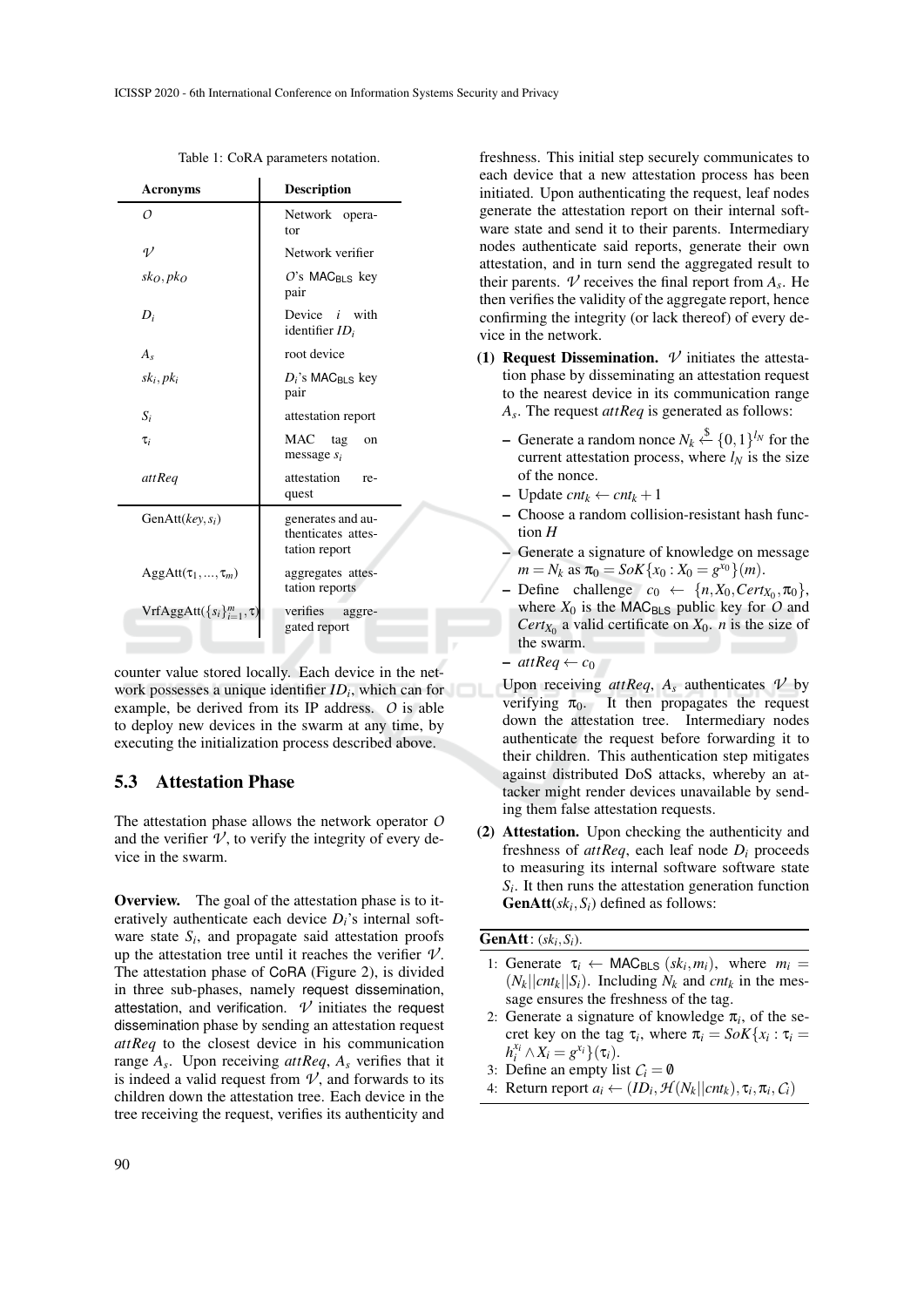

Upon receiving the attestation reports  $a_i$  and  $a_j$ from its children, intermediary node  $D_l$  runs the attestation aggregation function AggAtt(τ*<sup>i</sup>* , τ *<sup>j</sup>*):

#### $\text{AggAtt}: (\tau_i, \tau_j)$ .

- 1: Verify  $\pi_i$  and  $\pi_j$ . If the verification succeeds, proceed to step 2. Else, set  $C_l = \{ID_k\}_{k \in \{i,j\}}$ , where the identifier(s) in  $C_l$  corresponds to those whose signature of knowledge verification failed.
- 2: Generate  $\tau_l \leftarrow \text{MAC}_{\text{BLS}} (sk_l, m_l)$ , where message  $m_l = (N_k || c n t_k || S_l)$
- 3: Compute  $\tau \leftarrow \text{AggMAC}_{BLS}(\tau_i, \tau_j, \tau_l)$
- 4: Generate  $\pi_l = S \circ K \{ x_l : \tau_l = h_l^{x_l} \land X_l = g^{x_l} \}(\tau)$
- 5: Return  $a_l \leftarrow (ID_l, \mathcal{H}(N_k || ent_k), \tau, \pi_l, C_l)$

At the end of the attestation generation, aggregation, and propagation phase,  $\nu$  receives the final attestation report *a<sup>s</sup>* from *A<sup>s</sup>* , and proceeds to verifying its validity.

(3) Verification. Upon receiving the final report in time  $t \leq t_{exp}$ ,  $V$  runs the aggregated attestation verification function VrfAg**gAtt**(*sk*<sub>1</sub>,...,*sk<sub>n</sub>*,  $\tau_1$ ,...,  $\tau_n$ , {*S*<sub>1</sub>,..., *S<sub>n</sub>*}) on the list of expected healthy states  $\{S_1, ..., S_n\}$  it possesses. The time *texp* is defined through prior real-world experiments, in order to estimate an upper-bound of the overall attestation time. Such experiments must include network delays, transmission times, and individual attestation generation and aggregation times.

 $VrfAggAtt: (\{sk_i\}_{i=1}^n, \{\tau_i\}_{i=1}^n, \{S_i\}_{i=1}^n).$ 1:  $b \leftarrow \text{AggVerifyMAC}_{BLS}(\lbrace sk_i \rbrace_{i=1}^n, \tau, \lbrace S_i \rbrace_{i=1}^n)$ 2: If  $b = 1$  and  $C_s = \emptyset$ , return 1

3: Otherwise return 0

If the function returns 1,  $\nu$  concludes that the network is in a trustworthy state. Otherwise, he concludes that at least one device is compromised and proceeds to the detection phase.

#### 5.4 Detection Phase

An attacker *A* who performed a mismatch attack, by aggregating an erroneous attestation report, will be identified in the detection phase. Let  $D_c$  be the target device in such attacks. Upon the function VrfAggAtt returning 0,  $\nu$  proceeds as follows:

1. *V* requests the signatures of knowledge  ${\pi_i}_{i=1}^n$ for every node in the network.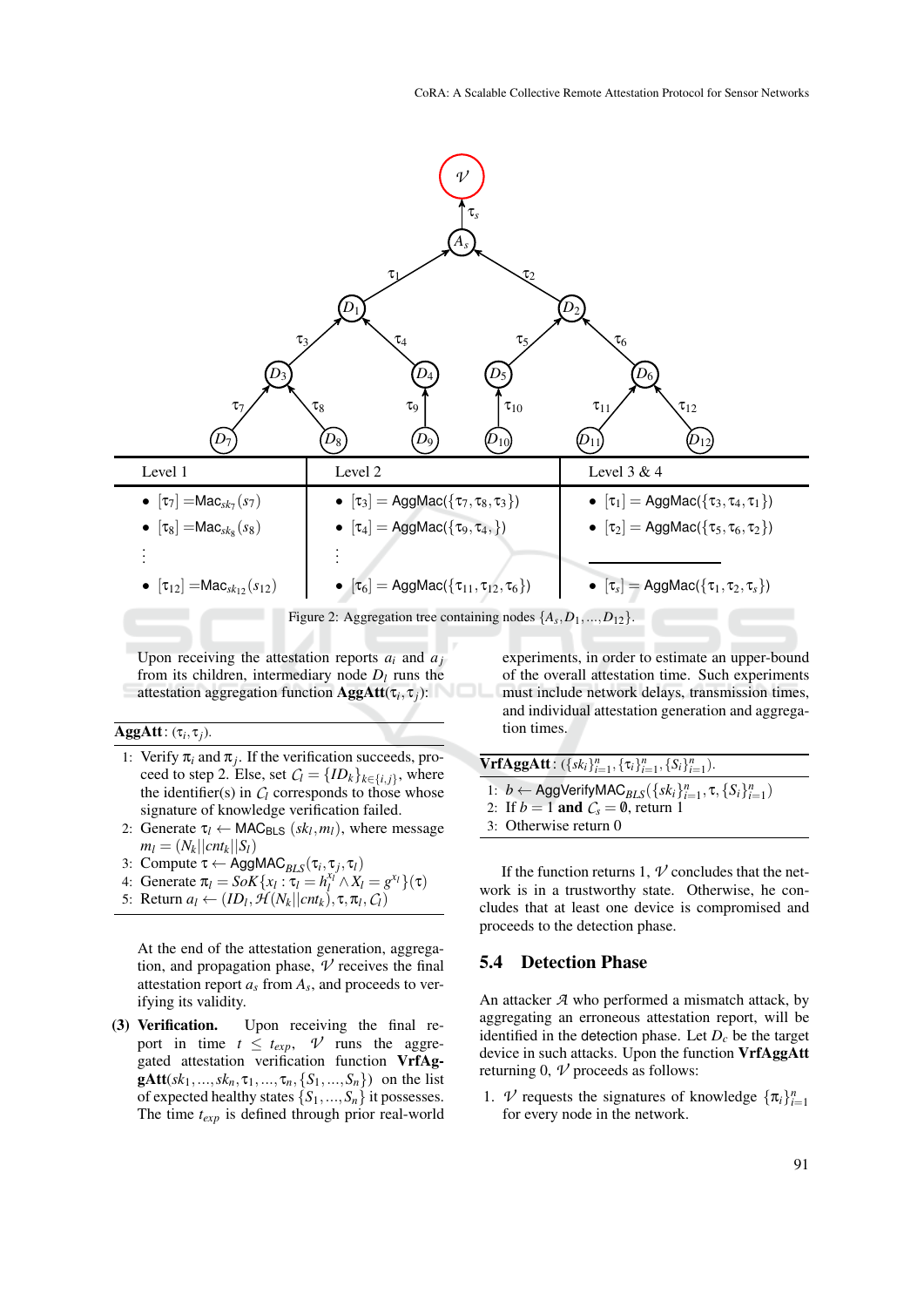- 2. *V* verifies the corresponding tags  $\tau_{i}^{n}$ <sub>*i*=1</sub>.
- 3. *V* proceeds iteratively down the attestation tree until it reaches the node  $D_i$  which did not aggregate the valid tag/SoK pair.

The signature of knowledge ensures that each node remains accountable for the value it has previously aggregated during the attestation phase. Considering the assumption that no adversary can easily perform physical attacks, and generate a valid MAC<sub>BLS</sub> tag without a valid secret key  $sk_i$ , this ensures that  $\vartheta$ is able to identify each node that aggregates an erroneous report.

## 6 PERFORMANCE EVALUATION

We implemented CoRA on a Teensy 3.2 microcontroller. The Teensy 3.2 board is an Arduinocompatible microcontroller, featuring a 32 bit ARM processor with a 72 MHz Cortex-M4 core. It also features 256 kB Flash and 64 kB RAM memory. The board provides the minimal hardware requirements for remote attestation as stated in Section 3.2. Cryptographic algorithms are implemented based on the micro-ecc(MacKay, 2017) library. As presented in Table 2, we use a SHA-256 hash function.

Table 2: Performance of cryptographic algorithms on Teensy 3.2.

| <b>Algorithm</b>              | Run-time (ms) |  |
|-------------------------------|---------------|--|
| <b>SHA-256</b>                | 0.244         |  |
| <b>SHA-256</b><br><b>HMAC</b> | 0.809         |  |

| Table 3: Performance of MAC <sub>BLS</sub> functions. |  |  |
|-------------------------------------------------------|--|--|
|-------------------------------------------------------|--|--|

| Mac<br>Run-<br>time<br>(s) | Number<br>of de-<br>vices | AggMac<br>Run-<br>time<br>(s) |
|----------------------------|---------------------------|-------------------------------|
| 0.047                      | 100                       | 5.55                          |
|                            | 500                       | 27.8                          |
|                            | 1000                      | 56.1                          |
|                            | 1500                      | 84.3                          |

Table 3 shows the runtime performance of  $MAC<sub>BLS</sub>$ . The choice of algebraic MACs (in elliptic curve groups) provides a more efficient verification step, considering that computing **AggVer** is the same as computing **AggMac**. The implementation makes use of secp160r1 curves (Research, 2000).

## 7 SECURITY ANALYSIS

In this section, we provide a proof of security of CoRA, as stated by Theorem 3. As specified in Section 3.1, a swarm attestation scheme is secure against forgery if no adversary is able to produce a forgery for an uncompromised device (for which he doesn't know the secret key), even after accessing at most  $n-1$  attestation results. We derive the security of our swarm attestation protocol by drawing the parallel between the security definition for swarm attestation forgery (Francillon et al., 2014), and the security of the aggregate  $MAC_{BLS}$  scheme.

In formal swarm attestation definition, the verifier *V* returns 1 if AggVerify(*params*, { $sk_i$ } $_{i=1}^n$ , { $m_i$ } $_{i=1}^n$ ,  $\tau$ ) = 1, i.e. if  $\tau$  is a valid aggregate tag on the set of expected valid states  $\{S_i\}_{i=1}^n$ , and the incorporated nonce  $N_k$  is the session nonce provided by  $\mathcal V$ . Let *A* be an attacker on the network whose goal is to produce a valid forgery of the attestation response. *A* has compromised prover *Dc*. We consider two types of adversaries:

**Type 1:**  $A_1$  does not alter the attestation of  $D_c$ to be included in the aggregate response.

**Type 2:**  $A_2$  modifies the internal state of  $D_c$ , and generates an attestation  $\tau_c$  on  $(ID_c, S_c || N_k || cnt_k)$ .

In the first case, according to our assumptions,  $\mathcal{A}_1$  cannot physically compromise  $D_c$  and retrieve its secret key  $x_c$ .  $A_1$ 's only strategy is to use an attestation response of a previously generated attestation  $\tau_{c_{\text{prev}}}$ , on the same software configuration  $S_c$  and an old nonce  $N_{\text{prev}}$ . Let  $N_{\text{curr}}$  be the random nonce generated by  $\mathcal V$  in the current round of attestation. The probability that  $N_{prev} = N_{curr}$  is equal to  $2^{-l_N}$ , which is negligible for a sufficiently large nonce. *A*<sup>1</sup> will therefore output a valid attestation response only with negligible probability.

In the second case, we observe the following analogy: the security definition of resistance against forgery for a remote attestation protocol, is exactly the security definition of unforgeability of the aggregate MAC<sub>BLS</sub> scheme, namely forgery for an adversary who had access to up to  $n - 1$  tags.  $A_2$ 's advantage in successfully producing a forgery is therefore the same as  $A_2$ 's advantage in producing a valid aggregate  $MAC_{BLS}$  forgery, which is negligible under the CDH assumption in the random oracle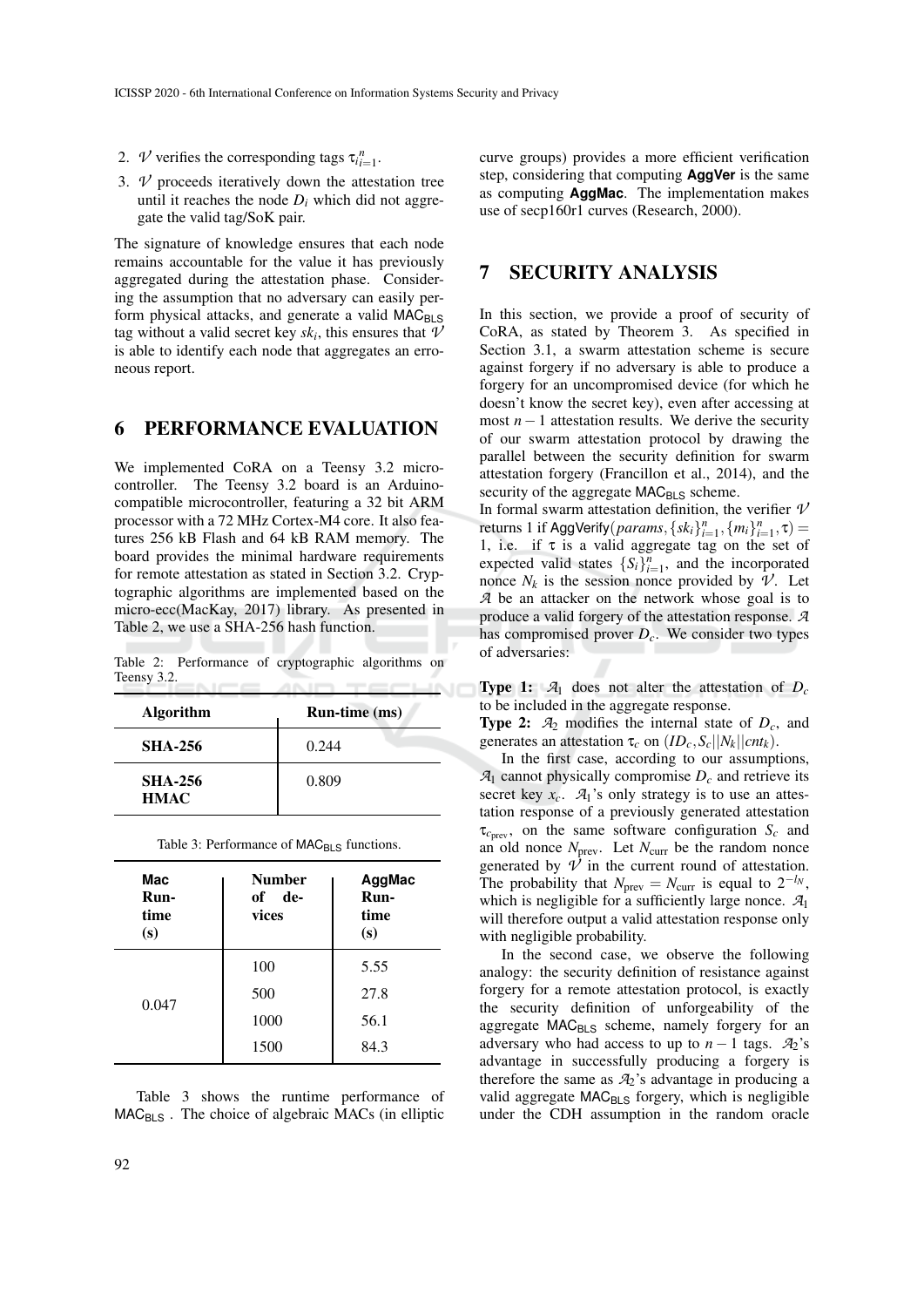model (see proof in Appendix A.1). Indeed, in order for  $A_2$  to generate a valid attestation on a modified state without physically compromising *Dc*, he needs to forge an aggregate MAC<sub>BLS</sub> scheme on all aggregated tags, assuming that at least one device in the network is honest. According to Theorem 2, aggregate  $MAC_{BLS}$  is unforgeable provided that  $MAC_{BLS}$  is unforgeable (see proof in Appendix A.2). The probability of  $A_2$  generating said valid attestation is therefore negligible.

# 8 CONCLUSION

In this work we introduced CoRA, the first collective attestation protocol with verifier detection for sensor networks. Collective (or swarm) attestation is a security mechanism which efficiently verifies the integrity of large numbers of devices in wireless multihop networks. CoRA leverages the aggregating property of its underlying in-network aggregation mechanism, namely aggregate  $MAC<sub>BLS</sub>$ , to provide a highly scalable swarm attestation protocol with efficient verification. In order to detect the malicious injection of erroneous attestation, CoRA comprises a scalable detection algorithm, which leverages the algebraic property of algebraic MACs to generate proofs of knowledge, on a device's secret key. The detection method allows the identification of a compromised node in the network, thus preventing DoS attacks on the verifier. We provide a rigorous proof for the underlying cryptographic construction, as well as the CoRA protocol. Finally, we prove the efficiency of our scheme, based on a prototype implementation on a standard microcontroller.

## **REFERENCES**

- Ambrosin, M., Conti, M., Ibrahim, A., Neven, G., Sadeghi, A., and Schunter, M. (2016). SANA: secure and scalable aggregate network attestation. In *Proceedings of the 2016 ACM SIGSAC Conference on Computer and Communications Security, Vienna, Austria, October 24-28, 2016*, pages 731–742.
- Asokan, N., Brasser, F. F., Ibrahim, A., Sadeghi, A., Schunter, M., Tsudik, G., and Wachsmann, C. (2015). SEDA: scalable embedded device attestation. In *Proceedings of the 22nd ACM SIGSAC Conference on Computer and Communications Security, Denver, CO, USA, October 12-16, 2015*, pages 964–975.
- Boldyreva, A., Gentry, C., O'Neill, A., and Yum, D. H. (2007). Ordered multisignatures and identity-based sequential aggregate signatures, with applications to secure routing. In *Proceedings of the 2007 ACM Conference on Computer and Communications Security,*

*CCS 2007, Alexandria, Virginia, USA, October 28-31, 2007*, pages 276–285.

- Boneh, D., Gentry, C., Lynn, B., and Shacham, H. (2003). Aggregate and verifiably encrypted signatures from bilinear maps. In *Advances in Cryptology - EURO-CRYPT 2003, International Conference on the Theory and Applications of Cryptographic Techniques, Warsaw, Poland, May 4-8, 2003, Proceedings*, pages 416– 432.
- Boneh, D., Lynn, B., and Shacham, H. (2001). Short signatures from the weil pairing. In *Advances in Cryptology - ASIACRYPT 2001, 7th International Conference on the Theory and Application of Cryptology and Information Security, Gold Coast, Australia, December 9-13, 2001, Proceedings*, pages 514–532.
- Camenisch, J. and Stadler, M. (1997). Proof systems for general statements about discrete logarithms. Technical report.
- Carpent, X., Defrawy, K. E., Rattanavipanon, N., and Tsudik, G. (2017). Lightweight swarm attestation: A tale of two lisa-s. In *Proceedings of the 2017 ACM on Asia Conference on Computer and Communications Security, AsiaCCS 2017, Abu Dhabi, United Arab Emirates, April 2-6, 2017*, pages 86–100.
- Chan, H., Perrig, A., and Song, D. X. (2006). Secure hierarchical in-network aggregation in sensor networks. In *Proceedings of the 13th ACM Conference on Computer and Communications Security, CCS 2006, Alexandria, VA, USA, Ioctober 30 - November 3, 2006*, pages 278–287.
- Dodis, Y., Kiltz, E., Pietrzak, K., and Wichs, D. (2012). Message authentication, revisited. In *Advances in Cryptology - EUROCRYPT 2012 - 31st Annual International Conference on the Theory and Applications of Cryptographic Techniques, Cambridge, UK, April 15-19, 2012. Proceedings*.
- Eikemeier, O., Fischlin, M., Götzmann, J., Lehmann, A., Schröder, D., Schröder, P., and Wagner, D. (2010). History-free aggregate message authentication codes. In *Security and Cryptography for Networks, 7th International Conference, SCN 2010, Amalfi, Italy, September 13-15, 2010. Proceedings*, pages 309–328.
- Falliere, N., Murchu, L. O., and Chien, E. (2010). W32.stuxnet dossier. *Symantec*.
- Francillon, A., Nguyen, Q., Rasmussen, K. B., and Tsudik, G. (2012). Systematic treatment of remote attestation. *IACR Cryptology ePrint Archive*.
- Francillon, A., Nguyen, Q., Rasmussen, K. B., and Tsudik, G. (2014). A minimalist approach to remote attestation. In *2014 Design, Automation & Test in Europe Conference & Exhibition (DATE)*, pages 1–6. IEEE.
- Ibrahim, A., Sadeghi, A., Tsudik, G., and Zeitouni, S. (2016). DARPA: device attestation resilient to physical attacks. In *Proceedings of the 9th ACM Conference on Security & Privacy in Wireless and Mobile Networks, WISEC 2016, Darmstadt, Germany, July 18-22, 2016*, pages 171–182.
- Ibrahim, A., Sadeghi, A., and Zeitouni, S. (2017). Seed: secure non-interactive attestation for embedded devices. In *Proceedings of the 10th ACM Conference*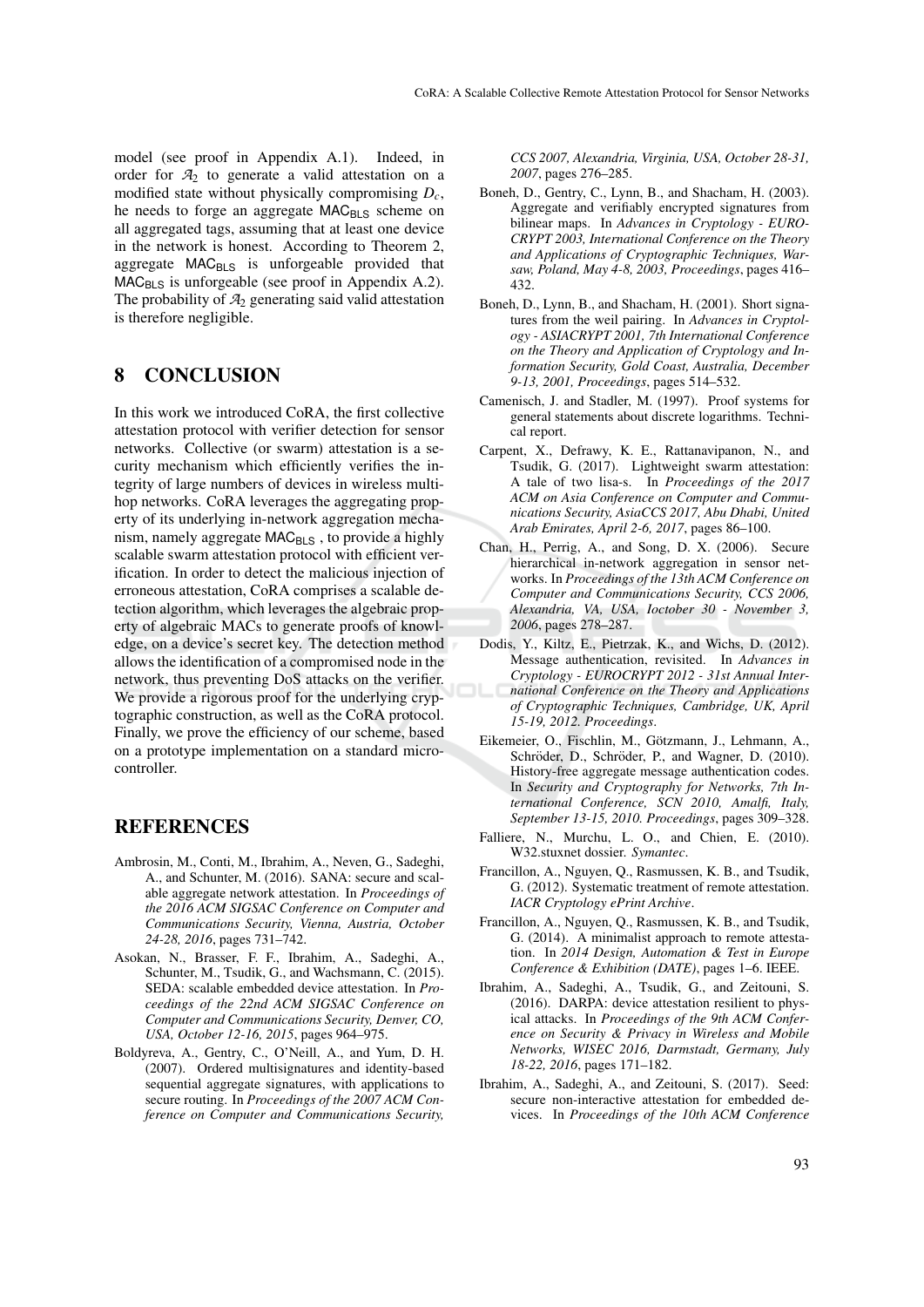*on Security and Privacy in Wireless and Mobile Networks, WiSec 2017, Boston, MA, USA, July 18-20, 2017*, pages 64–74.

- Katz, J. and Lindell, A. Y. (2008). Aggregate message authentication codes. In *Topics in Cryptology - CT-RSA 2008, The Cryptographers' Track at the RSA Conference 2008, San Francisco, CA, USA, April 8-11, 2008. Proceedings*, pages 155–169.
- Kohnhäuser, F., Büscher, N., Gabmeyer, S., and Katzenbeisser, S. (2017). SCAPI: a scalable attestation protocol to detect software and physical attacks. In *Proceedings of the 10th ACM Conference on Security and Privacy in Wireless and Mobile Networks, WiSec 2017, Boston, MA, USA, July 18-20, 2017*, pages 75– 86.
- Kohnhäuser, F., Büscher, N., and Katzenbeisser, S. (2018). SALAD: secure and lightweight attestation of highly dynamic and disruptive networks. In *Proceedings of the 2018 on Asia Conference on Computer and Communications Security, AsiaCCS 2018, Incheon, Republic of Korea, June 04-08, 2018*, pages 329–342.
- Lu, S., Ostrovsky, R., Sahai, A., Shacham, H., and Waters, B. (2006). Sequential aggregate signatures and multisignatures without random oracles. In *Advances in Cryptology - EUROCRYPT 2006, 25th Annual International Conference on the Theory and Applications of Cryptographic Techniques, St. Petersburg, Russia, May 28 - June 1, 2006, Proceedings*, pages 465–485.
- MacKay, K. (2017). micro-ecc library.
- Mansfield-Devine, S. (2016). Ddos goes mainstream: how headline-grabbing attacks could make this threat an organisation's biggest nightmare. *Network Security*.
- Research, C. (2000). Sec 2: Recommended elliptic curve domain parameters.
- Schnorr, C. (1991). Efficient signature generation by smart cards. *J. Cryptology*, 4(3):161–174.

# A Security Analysis of MAC<sub>BLS</sub> and Aggregate **MAC**<sub>BLS</sub>

### A.1 **MAC**<sub>BLS</sub> Security

In this section, we prove Theorem 1, which states that  $MAC<sub>BLS</sub>$  is UF-CMVA in the random oracle model. Let  $q<sub>H</sub>$  be the maximum number of queries an algorithm  $\mathcal{A}$  can make to  $O_{\text{Hash}}$ ,  $q_M$  the maximum number of queries to  $O_{\text{MAC}}$ , and  $q_V$  the maximum number of queries to O<sub>Verify</sub>. Assume an algorithm  $\mathcal{A}$ (*t*,*qH*,*qM*,*q<sup>V</sup>* , ε)−breaks the UF-CMVA security of  $MAC_{BLS}$ . We use  $A$  to construct an algorithm  $B$ that  $(t', \varepsilon)$ -breaks computational Diffie-Hellman on the group G. Using a sequence of security experiments, we use the forger *A* to build the algorithm *B* that breaks CDH on G.

**Setup.** *B* is given the challenge  $(g, g^a, g^b)$ . G being a GDH group, *B* also has access to a DDH oracle O<sub>DDH</sub> that outputs 1 if an argument of the form  $(g, g^a, h, h^b)$  is a valid Diffie-Hellman tuple. *B* maintains a list  $(h_i, \tau_i)$  for all hash and MAC queries. *A* can request a hash on any message of its choice, to which  $\mathcal{B}$  responds with the corresponding  $h_i$ . Similarly, *A* can request a tag on any message of its choice, and receives the corresponding  $\tau_i$  where  $i \in \{1, ..., l\}$ and  $l \le q_M$  is the number of requests to  $O_{MAC}$ . *B* sets the operator's parameters  $X = g^a$ , thus implicitely setting  $sk = a$ .

For  $1 \le i \le q_H$ ,  $\mathcal A$  picks a random  $i^* \stackrel{\$}{\leftarrow} \{1, ..., q_H\}$ . *A* then selects a random  $r_i \stackrel{\$}{\leftarrow} \mathbb{Z}_q^*$  for  $1 \le i \le q_H$ , sets  $h_i \leftarrow (g^b)g^{r_i*}$  for  $i = i^*$ , and  $h_i \leftarrow g^{r_i}$  otherwise. If  $i \neq i^*$ , it sets  $\tau_i \leftarrow (g^a)^{r_i}$ . If  $i = i^*$ , it sets  $\tau_{i^*} = \star$  which is a placeholder value.

**Queries.** When  $\mathcal A$  requests a hash on  $m_i$ ,  $\mathcal B$  outputs *h*<sub>*i*</sub>. When *A* requests a tag on *m*<sub>*i*</sub>, if  $i \neq i^*$  *B* outputs  $\tau_i$ . Otherwise if  $i = i^*$ , *B* declares failure and aborts. *A* may also make verification queries on input  $(m_i, \tau_i)$ . *B* then uses its DDH oracle *O*<sub>DDH</sub>, and outputs the result obtained from  $O_{\text{DDH}}$  on the tuple  $(g, g^a, h_i, \tau_i)$ .

Response. At some point, *A* outputs a forgery  $(m^*, \tau^*)$  such that *m* was never queried to  $O_{\text{MAC}}$ , and  $Verify(sk,m,\tau) = 1.$ 

- The probability that *B* aborts is equal to  $1/q<sub>M</sub>$ , which is inverse polynomial. We can reduce this value by repeating the experiment a polynomial number of times.
- The  $r_i$ 's are selected at random, therefore  $h_i$ 's are uniformly distributed in  $\mathbb{G}$ , making  $O_{\text{Hash}}$  a random oracle. Moreover, if  $i \neq i^*$ , the tags  $\tau_i$  areall valid.If *B* does not abort, the simulation for *A* is indistinguishable from a real execution of the MAC algorithms.
- If *A* successfully outputs a forgery  $(m^*, \tau^*)$  and *B* does not abort,  $h^* = h_{i^*} = (g^b)g^{r_i*}$ . Therefore  $h_{i^*}^a = (g^{ab}g^{r_{i^*}})$ . *B* retrieves  $g^{ab} = \frac{\tau^*}{(g^a)}$  $\frac{\tau}{(g^a)^{r}i^*}$ . *B* outputs the valid answer to the CDH challenge.
- $Adv_{\mathcal{A}}^{\text{UF-CMVA}}(1^{\lambda}) = \varepsilon / q_M$ . If we repeat the experiment  $k$  times, the probability that algorithm  $B$  outputs a valid answer to the CDH challenge is equal to  $(\frac{\varepsilon}{q_M})^k$  which is non-negligible.

## A.2 Aggregate MAC<sub>BLS</sub> Security

In this section, we give the prove by reduction of Theorem 2 in the random oracle model. We consider the